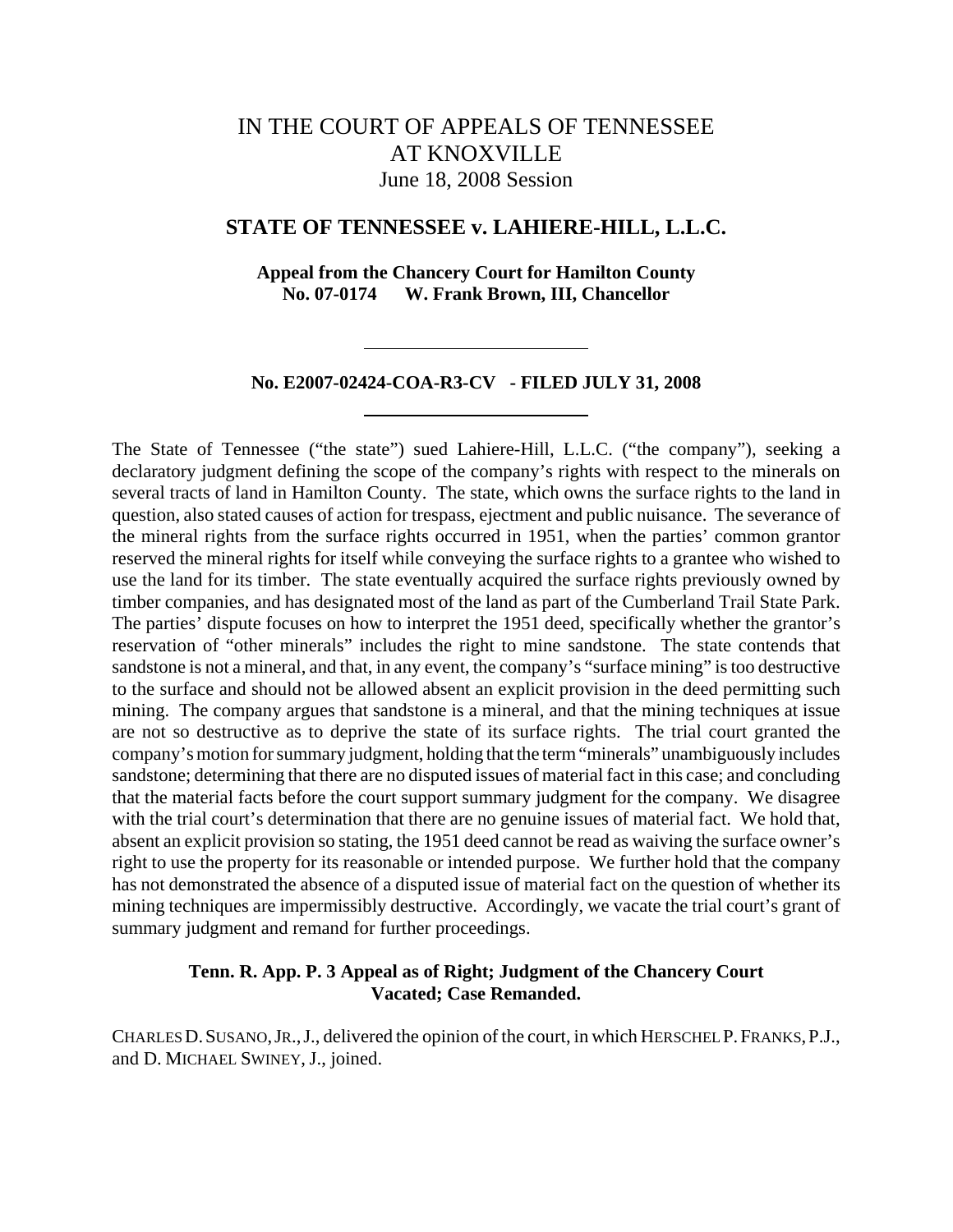Elizabeth P. McCarter, Senior Counsel, Office of the Attorney General, Environmental Division; Wilson S. Buntin, Assistant Attorney General, Office of the Attorney General, Environmental Division; Michael E. Moore, Solicitor General; and Robert E. Cooper, Jr., Attorney General and Reporter, Nashville, Tennessee, for the appellants, State of Tennessee ex rel. Robert E. Cooper, Jr., in his official capacity as the Attorney General and Reporter of Tennessee, and James H. Fyke, Commissioner of the Tennessee Department of Environment and Conservation.

Frederick L. Hitchcock and Michael J. Stewart, Chattanooga, Tennessee, for the appellee, Lahiere-Hill, L.L.C.

Sarah A. Francisco, Charlottesville, Virginia, and Gregory Buppert, Nashville, Tennessee, for the amici curiae, the Cumberland Trail Conference, the Tennessee Citizens for Wilderness Planning, Save Our Cumberland Mountains, the Sierra Club, the Tennessee Clean Water Network, the Nature Conservancy, the Obed Community Watershed Association, the American Hiking Society, the Tennessee Parks and Greenways Foundation, the Tennessee Forests Council, the Land Trust for Tennessee, the National Parks Conservation Association, Cherokee Forest Voices, and the Tennessee River Gorge Trust.

#### **OPINION**

#### I.

In August 1951, the parties' common grantor, Durham Land Company, conveyed title to the surface rights in the subject property to  $E$ fim Golodetz.<sup>1</sup> After describing the boundaries of the subject property, known as the "Deep Creek Tract," the deed lists four "exceptions" and then states:

> Durham Land Company hereby also expressly saves and excepts out of the property hereinabove described and from the grant thereby made, and reserves to itself, its successors and assigns, all mines, coal, iron, oil, gas and *other minerals of whatsoever kind or character* in and under said above described property, with full and free power to take all usual, necessary and convenient means for searching for, mining, working, getting, preparing, carrying away, and disposing of said mines and minerals; and excepting all existing public roads and the easements of public utility companies across said above described property; and excepting and reserving to Durham Land Company, its successors and assigns, full and free rights and liberty at all times hereafter in and to rights of way over and across said above described property for ingress and egress for

 $<sup>1</sup>$  A total of eight tracts were conveyed in the deed, three of the tracts – including the subject property, described</sup> in the deed as the "Durham Land Company–Deep Creek Tract" – from Durham Land Company to Mr. Golodetz, and the other five from C. W. and Claudia Hoffman to Mr. Golodetz. The eight tracts were sold for a combined \$300,000, "payable to the order of Durham Land Company and C. W. Hoffman." (Capitalization in original omitted.)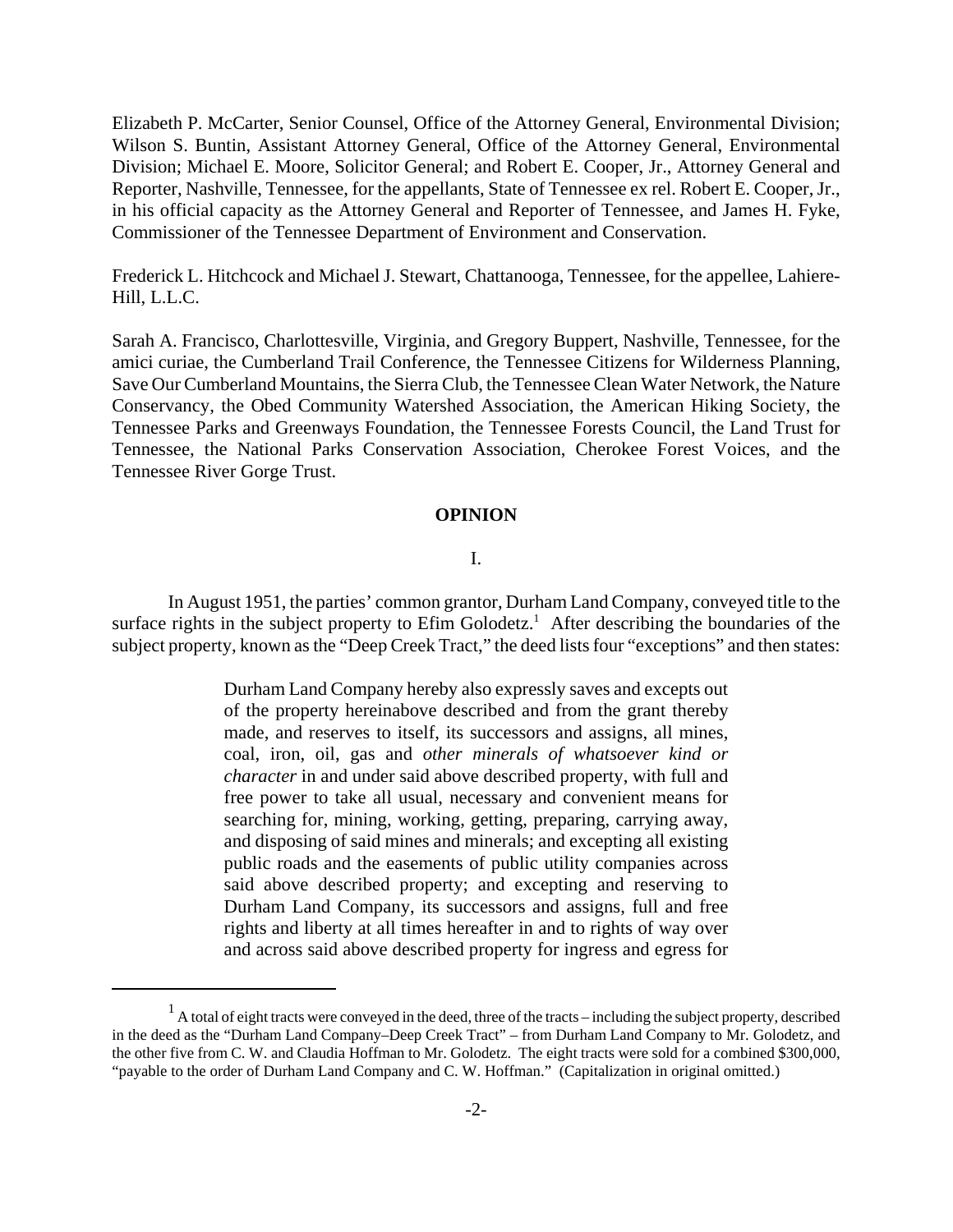all purposes connected with the use, occupation, and enjoyment of the property and rights hereinabove saved, excepted and reserved.

## (Emphasis added.)

Having reserved the Deep Creek mineral estate for itself, Durham Land Company subsequently conveyed that estate to Joseph and Josephine Lahiere in 1963.<sup>2</sup> The relevant portions of the 1963 deed<sup>3</sup> state that the conveyance includes "[a]ll mines, minerals, and mining rights under the surface" of the conveyed properties, as well as "[a]ll of the mineral, mining rights, powers, privileges, easements, rights-of-way, and all other rights of whatsoever extent, kind, and character as reserved and kept by Durham Land Company" in the 1951 deed . Subsequently, in 1973, Elmer Hill obtained a partial interest in the Lahieres' mineral estate, thus resulting in the estate's joint ownership by what eventually became the Lahiere-Hill partnership, and later, Lahiere-Hill, L.L.C., the defendant and appellee herein.

Meanwhile, Efim Golodetz, the 1951 surface-estate grantee, conveyed *his* rights in the subject property to Namarib Timber Company in 1973, which in turn conveyed the same estate to the Hiwassee Land Company in 1974, another timber company. Hiwassee later merged into Bowater Inc., which subsequently conveyed its interest in the subject property to the state.<sup>4</sup> By 2004, the state owned the surface estate covering all of the Deep Creek Tract property at issue herein. Much of that property is now part of the Cumberland Trail State Park, which the state describes as "Tennessee's only linear park." There is no dispute regarding the chain of title, and the parties agree that the 1951 deed accurately describes the parties' interests in the property in question.<sup>5</sup>

 $^2$  The trial court stated in its memorandum opinion and order that the subject property was included in an earlier Durham-to-Lahiere conveyance, in 1962. This appears to be incorrect, however. The 1962 deed included some of the tracts covered by the 1951 deed, but our review of the record indicates that the Deep Creek Tract was not conveyed until 1963. In any case, it makes no material difference to the outcome of the case, as the wording of the 1962 and 1963 deeds is essentially identical, and there is no dispute that the parties' interests are described accurately by the 1951 deed.

 $3$  The 1963 deed conveyed not just the subject Deep Creek Tract, but also various other mineral and surface estates owned by either the Durham Land Company or the Mary Glen Land Company. The Deep Creek Tract is included within the portion of the deed described as "Mineral Tract No. 1," which itself comprised "the mineral and mining rights of various tracts being consolidated into an overall contiguous tract." The Deep Creek Tract is also mentioned under "Miscellaneous Item No. 1," which essentially reiterates and clarifies the rights conveyed in earlier portions of the deed. (Capitalization in original omitted.)

<sup>&</sup>lt;sup>4</sup> This is a slight simplification of a more complex series of transactions. In 2001, Bowater conveyed various properties to the state, and conveyed various other properties to The Conservation Fund. Then, in 2004, the Conservation Fund conveyed various properties to the state. It is not clear from the trial court's opinion, the parties' briefs, or our review of the record, precisely when and how the Deep Creek Tract – which is not identified as such in the deeds to the state – changed hands. Again, however, this detail is immaterial, as there is no dispute over the chain of title.

<sup>&</sup>lt;sup>5</sup> The state argues that the 1963 grant, although it "included the very same mineral interest that was reserved by Durham in 1951," is significant because it uses the phrase "under the surface" rather than the original phrase found (continued...)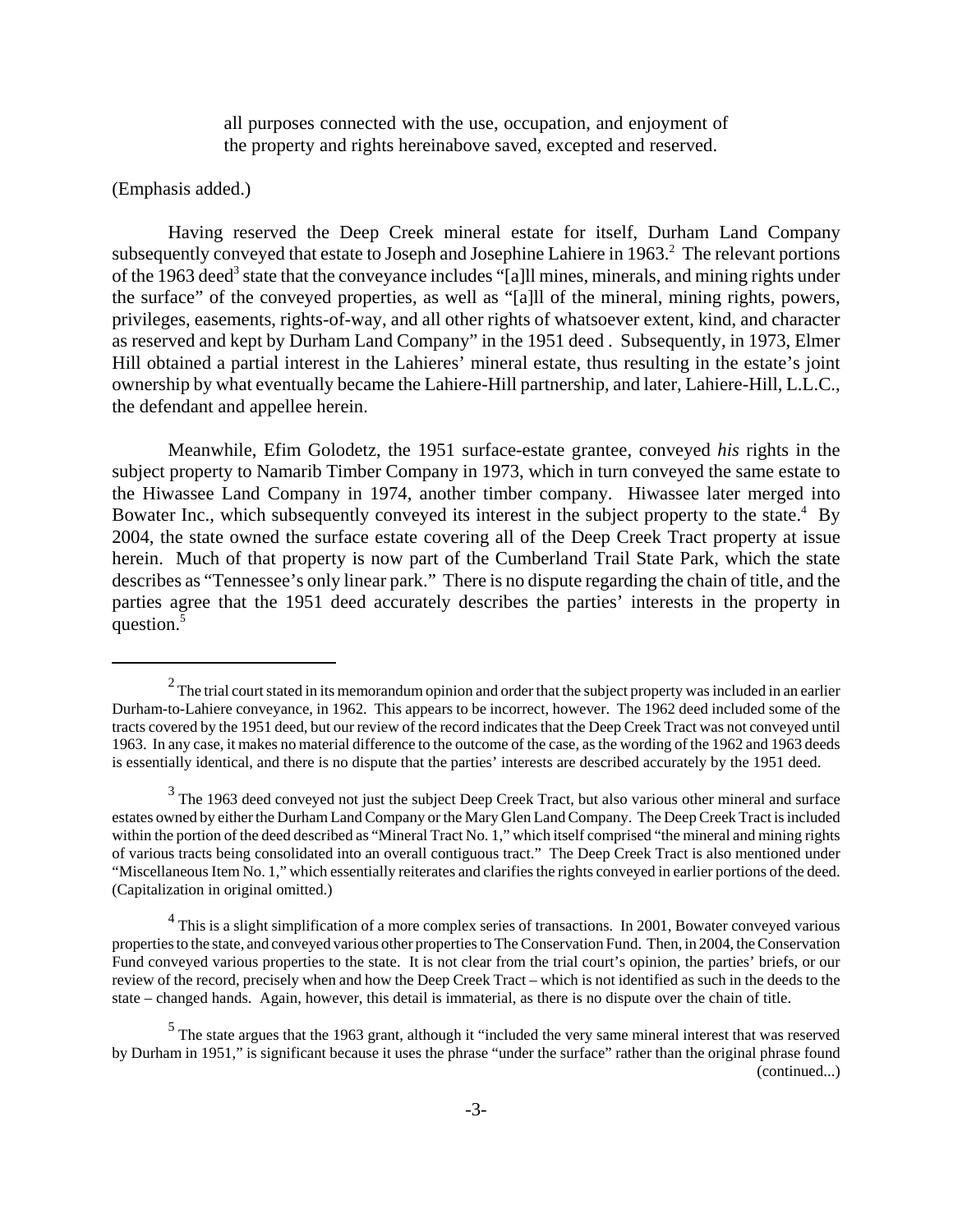Both parties and the trial court focus their attention on the interpretation of the language in the 1951 deed that describes the reserved mineral rights as covering "all mines, coal, iron, oil, gas and *other minerals of whatsoever kind or character* in and under said above described property." (Emphasis added.) The company argues that sandstone, which it mines to make dimension stone,<sup>6</sup> is covered by the "other minerals" clause; the state contends that it is not. The state also argues that, even if the company has the right under the deed to mine for sandstone on the subject property, it is creating a public nuisance by doing so. Because the issues implicated by the nuisance claim are in some senses different from the issues implicated by the other claims, we will discuss that claim separately at the end of this opinion. In any event, the company was granted summary judgment on all claims. The state timely appealed.

## II.

## A.

Summary judgment may properly be granted only where the moving party demonstrates that, viewing the evidence in the light most favorable to the nonmoving party and making all reasonable inferences in the nonmoving party's favor, no genuine issue of material fact exists. *Johnson v. LeBonheur Children's Med. Ctr.*, 74 S.W.3d 338, 342 (Tenn. 2002); *Webber v. State Farm Mut. Auto. Ins. Co.*, 49 S.W.3d 265, 269 (Tenn. 2001); *Doe v. HCA Health Servs. of Tenn., Inc.*, 46 S.W.3d 191, 196 (Tenn. 2001). An order granting summary judgment is not entitled to a presumption of correctness on appeal. *Guy v. Mutual of Omaha Ins. Co.*, 79 S.W.3d 528, 534 (Tenn. 2002). Instead, we must determine for ourselves whether the moving party has satisfied the requirements of Tenn. R. Civ. P. 56. *Hunter v. Brown*, 955 S.W.2d 49, 50-51 (Tenn. 1997); *Cantrell v. DeKalb County*, 78 S.W.3d 902, 905 (Tenn. Ct. App. 2001). This determination is based upon "the pleadings, depositions, answers to interrogatories, and admissions on file, together with the affidavits, if any." Tenn. R. Civ. P. 56.04. The grant of summary judgment may be upheld only if "the moving party is entitled to a judgment as a matter of law on the undisputed facts." *Bain v. Wells*, 936 S.W.2d 618, 622 (Tenn. 1997).

The moving party, in this case the company, has the initial burden, and "must either affirmatively negate an essential element of the non-movant's claim or conclusively establish an affirmative defense." *McCarley v. West Quality Food Serv.*, 960 S.W.2d 585, 588 (Tenn. 1998). In the instant case, the company seeks to affirmatively negate the state's claim that its surface estate

 $5$ (...continued)

in the 1951 deed, "in and under [the] property." We do not regard this difference in wording as significant. Both deeds clearly refer to *sub-surface* mineral rights.

<sup>&</sup>lt;sup>6</sup> As stated in the company's brief, "[d]imension stone is stone selected or cut to specific sizes for use in building or landscaping. The parties agree that the resource being removed is sandstone dimension stone."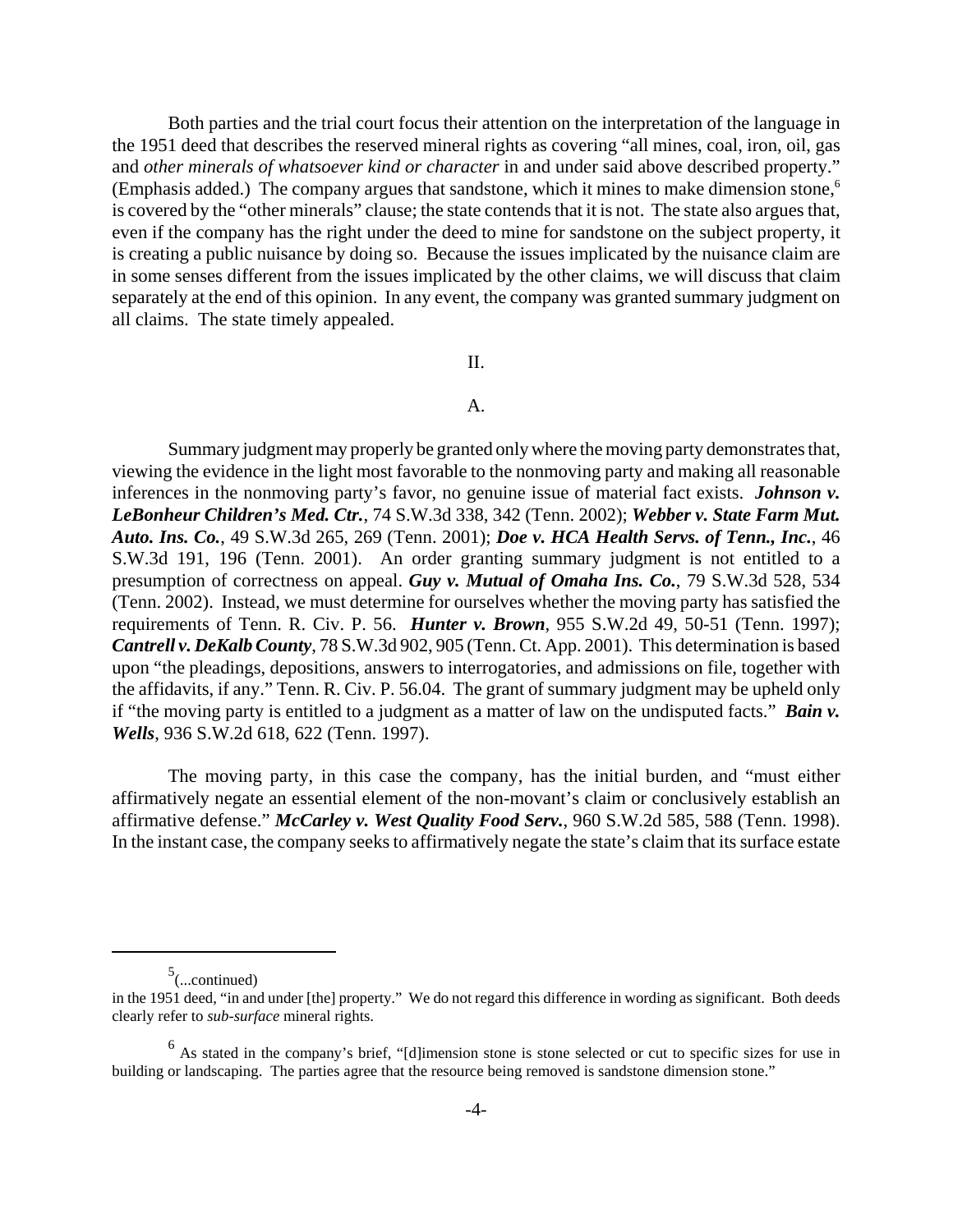includes the right to prevent the company from mining sandstone on the subject property.<sup>7</sup> Only if the company has succeeded in negating that claim is the state required to produce evidence to support its position, whether by rehabilitating its evidence, pointing to new or overlooked evidence, or proving that further discovery is necessary. *Id.* In other words, unless the facts presented by the company in support of its motion for summary judgment are sufficient to establish that the company's mineral estate includes the right to mine sandstone by the proposed method, the motion must fail, regardless of whether the state has presented any contrary evidence.

## B.

Courts have struggled over the years to find a sensible approach to interpreting deeds that reserve a broadly defined set of "mineral" rights. The United States Supreme Court in 1903 noted that "[t]he word 'mineral' is used in so many senses, dependent upon the context, that the ordinary definitions of the dictionary throw but little light upon its signification in a given case." *Northern Pac. Ry. Co. v. Soderberg*, 188 U.S. 526, 530 (1903). In 1924, the Tennessee Supreme Court – in a decision upon which the state relies heavily – discussed a variety of factors that might be relevant in determining whether the parties to a deed regarded limestone as a mineral when they agreed to a reservation of "all the mines or minerals contained or imbedded in or on said tract." *Campbell v. Tennessee Coal, Iron & R. Co.*, 265 S.W. 674, 676 (Tenn. 1924). The Court noted that limestone "had no commercial value" at the time of the subject deed, a fact which the Court regarded as militating against the substance's classification as a mineral. Indeed, the Court mused that "[u]nder modern conditions . . . [a] case might arise where" limestone, having become commercially valuable, would be considered a mineral. *Id.* at 678. However, the Court *also* emphasized that allowing the mining of limestone, on *Tennessee Coal*'s facts, would essentially have resulted in the destruction of the surface owner's rights – a factor that would *not* necessarily vary between older and more "modern" deeds. The Court wrote:

> If this reservation be construed to include limestone, it destroys the conveyance, for by quarrying the limestone the entire surface would be made way with. This being wholly a limestone proposition, it is most reasonable to suppose that Mr. King would have reserved same by express terms, had such been his intention.

Id. at 676. In addition, the court also considered various possible definitions of "mineral," and concluded that they are in conflict with one another:

> The word 'mineral' standing by itself might, under a broad, general, popular definition, embrace the soil and all that is to be found beneath its surface. Under a strict definition it might be limited to metallic substances, and under a definition coupling it with mines it

 $^7$  This is an essential element of all the state's causes of action except its public nuisance claim, which, as noted earlier, we will discuss separately at the end of this opinion.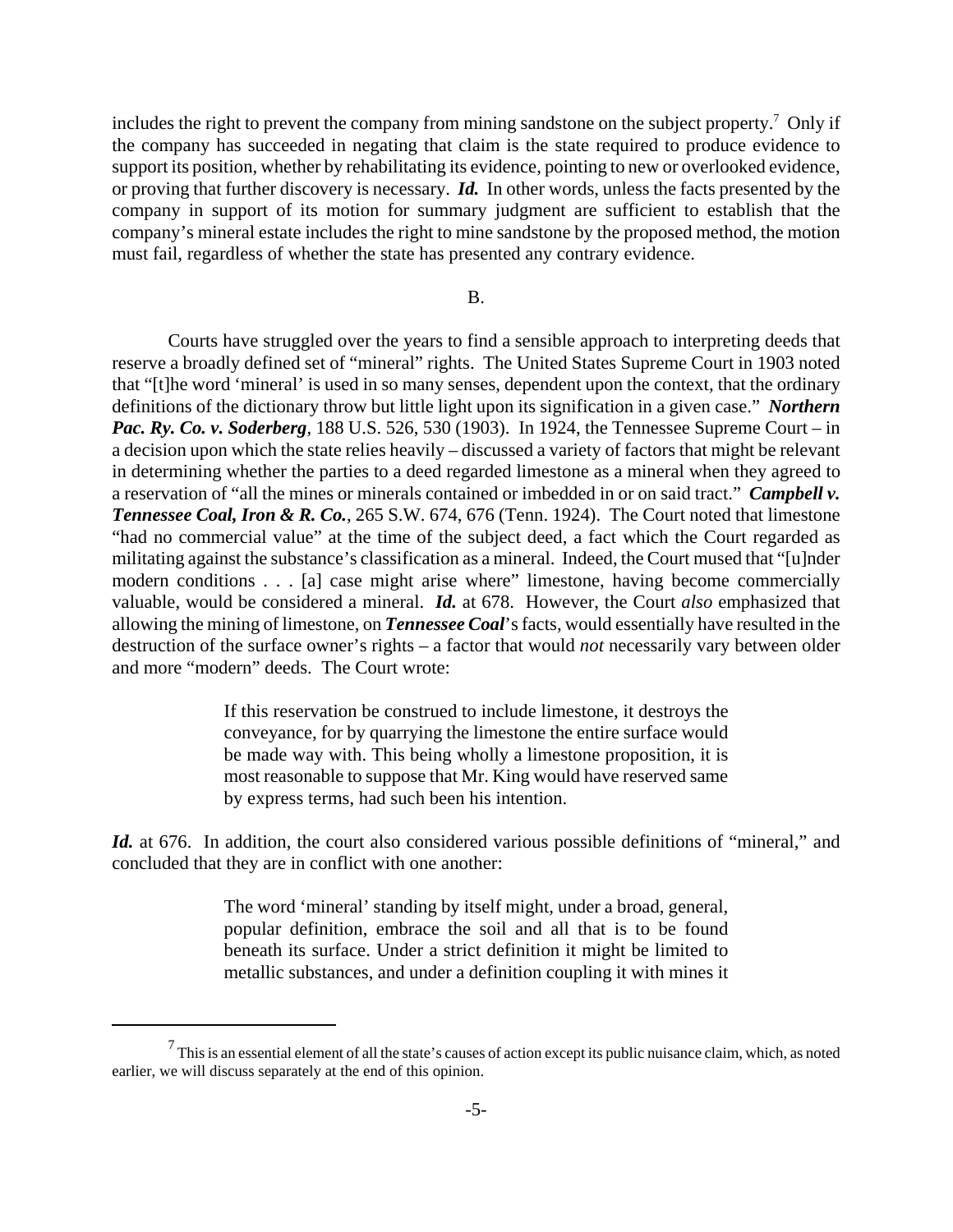covers all substances taken out of the bowels of the earth by the process of mining.

*Id.* at 677. Ultimately, having noted these various potential factors, the Court simply announced, without stating its precise rationale, that "[u]nder the facts of the present cause, we are clearly of the opinion" that limestone was *not* intended to fall within the definition of "mineral" in the 1870 deed at issue in that case. *Id.* at 678. The court emphasized that "each case must be determined upon its peculiar facts" – including "the language of the grant or reservation, the surrounding circumstances and the intention of the grantor, if it can be ascertained" – rather than a formulaic or technical definition of the terms involved. *Id.* at 678, 677.

Both parties in this case, however, leaned heavily in their summary judgment evidence on what might be called technical definitions. In its Statement of Material Facts accompanying its Motion for Summary Judgment, the company supported its assertion that "sandstone . . . is a mineral" with the testimony of Linda Main, a geologist, who stated in part that "the definition of a mineral is a naturally-occurring substance that's inorganic, but the characteristics of it are like they are a chemical compound" – a definition, she says, that includes sandstone. The state responded with an affidavit from its own geologist, Peter J. Lemiszki, asserting that sandstone is *not* a mineral because it does not have a "definite chemical composition," but rather is "a sedimentary rock that consists of individual grains of sediment held together by cement," the "size and composition" of which may vary. This, according to Dr. Lemiszki, is in stark contrast to minerals, which are "homogeneous in nature and are distinct from mixed heterogeneous assemblages, such as rock."

The company also offered as evidence a report prepared by the state's Division of Geology titled "The Mineral Industry of Tennessee," apparently published in 1998. This report, in the company's words, "lists dimension stone and quartzite sandstone as minerals located in Tennessee and processed commercially." Asked about its contents, the company's expert, Dr. Main, said the report "kind of affirms that [sandstone] is considered a mineral, because it's a commodity where [sic] they produce for money."

The latter definition of mineral – a subsurface commodity with financial value – appears to have been the one adopted by the trial court, which stated in its memorandum opinion and order:

> From the deed's particular language, the types of parties involved, and the commercial context of the transaction, it seems "mineral rights" were probably understood, in a generic sense, to include rights in *anything that could be removed from [in] or under*<sup>8</sup>  *the property for commercial use*.

 $8$  The court's opinion, as typed, uses the phrase "from or under." This, of course, does not make grammatical sense, and is presumably a typographical error. We assume the court intended to mirror the "in and under" language of the deed by using the phrase "from in or under."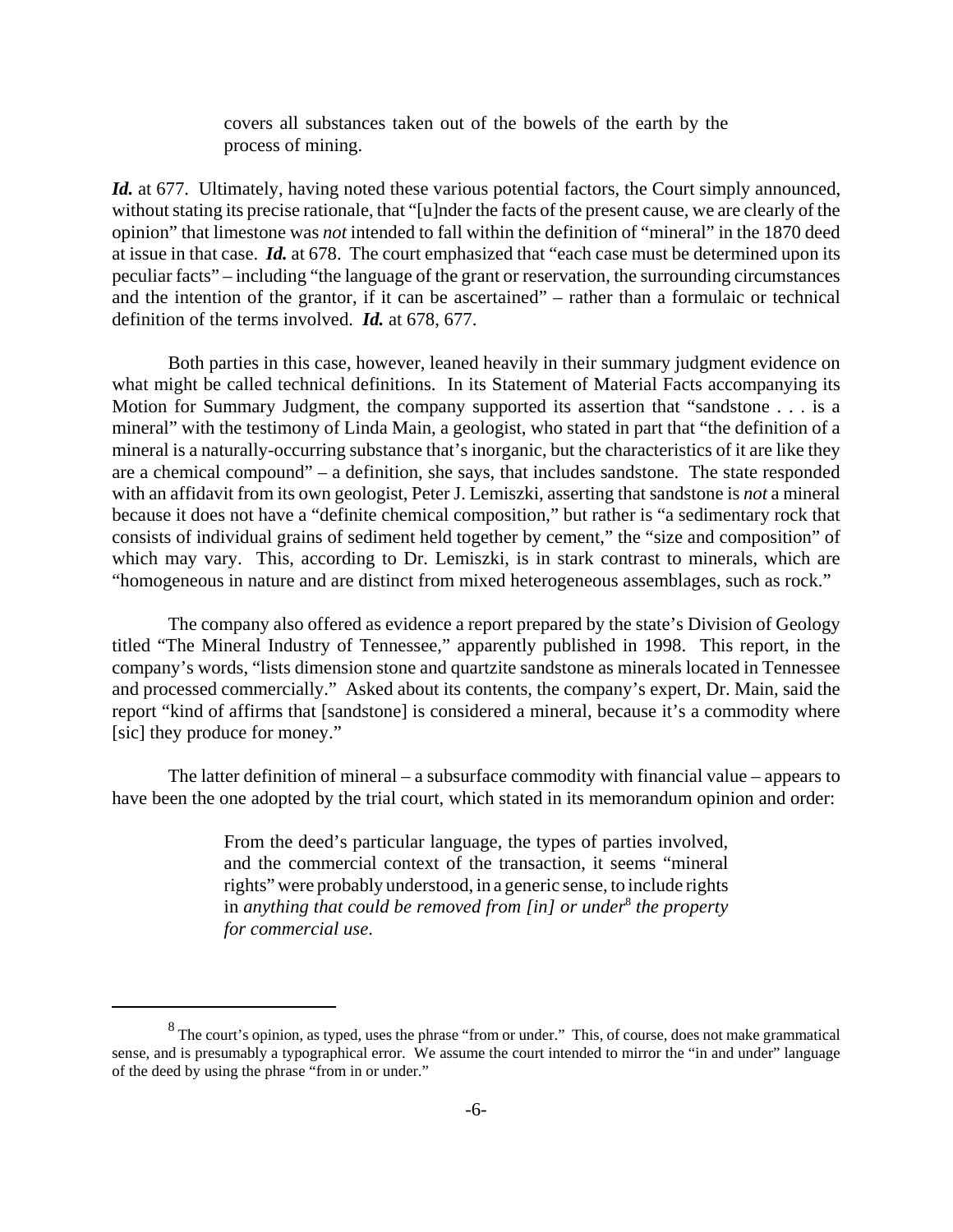(Emphasis and footnote added.) In announcing this definition, however, the court did not explicitly rely upon Dr. Main's testimony, nor upon the Division of Geology report. Instead, the court stated that it was deciding "a question of law . . . rather than a factual question," and declared that sandstone is *unambiguously* within the ambit of the deed's "other minerals" provision because "the popular understanding of 'mineral' includes sandstone." In support of this conclusion, the court cited a dictionary definition of "mineral" from 2007, and also referenced earlier deposition testimony by Dr. Lemiszki in which the geologist had acknowledged that, notwithstanding his own contrary scientific opinion, some textbooks and state and federal geology documents refer to sandstone as a mineral. "It would be fair to say," the court wrote, "that a [layperson] would believe sandstone to be a mineral if they relied upon the USGS Mineral Industry Summary to determine where commercially viable mineral[s] exist[]."

The trial court also cited the Tennessee Mineral Surface Mining Law of 1972, Tenn. Code Ann. § 59-8-202(7)(b), as advancing a broad definition of "mineral" that would include sandstone. In addition, the court cited Attorney General Opinions from 1997 and 2004, which interpreted statutes written in 1982 and 1984, respectively, as endorsing a similarly broad definition of the word mineral. Tenn. Op. Atty. Gen. No. 97-068, 1997 WL 289935 (May 12, 1997); Tenn. Op. Atty. Gen. No. 04-152,<sup>9</sup> 2004 WL 2505507 (October 7, 2004); Chapter 270, Private Acts of 1982; Tenn. Code Ann. § 67-7-202(a). As for the geologists, the court dismissed Dr. Lemiszki's affidavit as advancing a "super-technical, scientific definition" that is "not . . . helpful in understanding what the intentions of the parties to the 1951 deed were." The court did not address whether the portions of Dr. Main's competing testimony regarding the scientific definition of "mineral" are likewise overly "supertechnical [and] scientific." Indeed, Dr. Main's testimony regarding the definition of "mineral" is not mentioned at all in the court's opinion, though the court had previously relied upon it in an earlier opinion denying the state a temporary injunction, in part on the ground that "it appears that the State has not proved that the [sand]stone is not a mineral."

We agree with the court that a broad reservation of "other minerals" should not be artificially constrained to include only those particular materials that the grantor and grantee had specifically in mind when they wrote the deed. The phrase in question is, after all, worded as a "catch-all," intended on its face to include any and all minerals that the original parties to the deed did *not* specifically consider.<sup>10</sup> That said, the word "minerals" still must mean *something*. The "catch-all" is not unlimited; it applies only to *minerals*, and that word must be defined somehow. Given the lack of direct evidence of the original parties' intent, we think the court was right to focus on whether "the popular understanding of 'mineral' includes sandstone" – or, more precisely, on whether the popular understanding of "mineral" *in 1951* included sandstone, or substances similar to sandstone – rather than basing its judgment on "super-scientific" definitions. The question, after

 $9^9$  This opinion was erroneously cited by the trial court as No. 04-142.

<sup>&</sup>lt;sup>10</sup> This conclusion follows naturally from the wording of the reservation: "coal, iron, oil, gas and other minerals." The parties to the deed listed four particular minerals – coal, iron, oil and gas – that they specifically intended to include in the reservation. Then they added the phrase "other minerals," to include any and all minerals that they had *not* specifically delineated.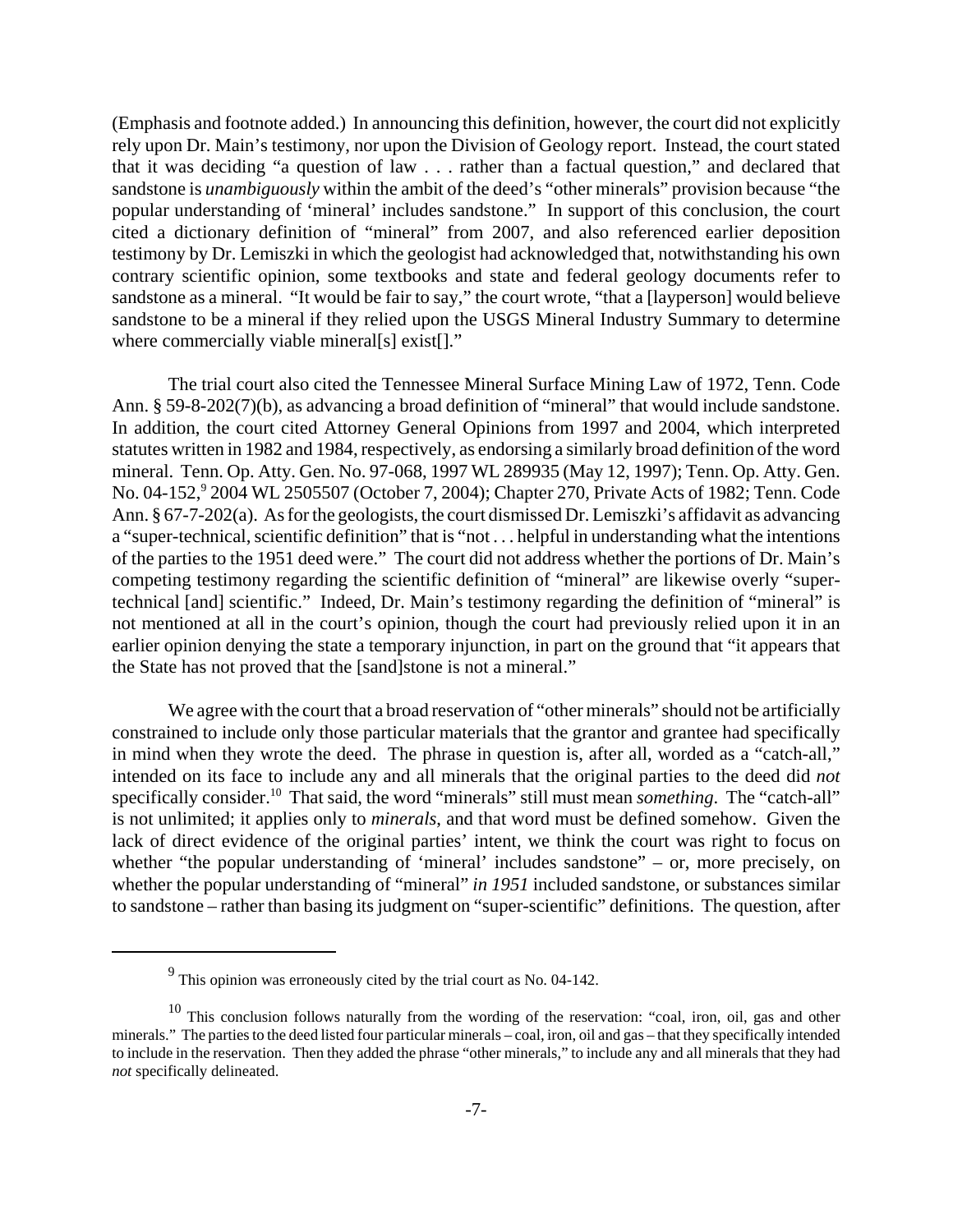all, is what "mineral" means in the particular context of the deed in question – *i.e.*, what it meant to these parties – not what "mineral" means in the abstract. As stated in *Tennessee Coal*, "each case must be determined upon its peculiar facts." 265 S.W. at 678. So unless there is some reason to believe that the grantor and grantee relied upon a "super-technical, scientific definition," such a definition is not dispositive or even terribly relevant, and the "popular" definition is much more important, as it represents the "plain and ordinary meaning" of the words in question.

By the same token, we are not entirely certain of the relevance of statutes and Attorney General opinions from the 1970s and later, nor that of various modern textbooks, state and federal documents, and so forth. It could perhaps be argued that these sources can shed light in a very general sense on what the popular definition of "mineral" *has historically been*, but sources that are more closely contemporaneous to the 1951 deed would certainly be more helpful. Furthermore, we have grave doubts regarding the court's conclusion that the definition of "mineral" in this context is *unambiguous*, and can be decided as a matter of law, not of fact. This is particularly so given that the court cited factual evidence in support of its conclusion. That said, ultimately we need not reach these issues, as will be seen.

C.

Regardless of how one defines "mineral," the court clearly erred in concluding that there is no disputed issue of material fact as to whether the particular method of sandstone extraction at issue herein falls within the ambit of the deed's mineral reservation. The case law, while somewhat muddled on the question of how to define "mineral," is clear on this different but related point: general mineral reservations in a deed will not be construed so broadly as to include extraction methods that destroy the surface rights conveyed in the same deed. If a grantor wishes to retain the right to obtain minerals through destructive surface extraction, he must explicitly reserve that right within the deed; a general mineral reservation will not suffice.

This rule is announced not only by *Tennessee Coal*, 265 S.W. at 676 – which, as noted earlier, states that limestone quarrying<sup>11</sup> on a tract of land that is "wholly a limestone proposition" would "destroy<sup>[]</sup> the conveyance" – but also by several later cases related to the practice of "strip" mining" for coal. *See Doochin v. Rackley*, 610 S.W.2d 715, 719 (Tenn. 1981) (deciding, as a threshold question to a constitutional challenge, that "neither the plaintiffs nor their predecessor in title was ever conveyed the legal right to strip mine," despite a broadly worded mineral reservation); *Campbell v. Campbell*, 199 S.W.2d 931, 933 (Tenn. Ct. App. 1946) (excluding strip mining from general mineral reservation because "the owner of the surface is entitled to subjacent support . . . unless the right to such support has been waived or relinquished by the surface owner," and "such a . . . waiver should not be implied unless the language of the instrument of conveyance is

 $11$  We recognize that the instant case involves mining rather than quarrying. However, we believe that *Tennessee Coal*'s reasoning with regard to general mineral reservations and surface rights is equally applicable to any mineral extraction method that would "destroy[] the conveyance," regardless of whether that method is labeled as "mining" or "quarrying." Of course, whether the extraction at issue in the instant case is such a method is a separate question, one that we will address in more detail shortly.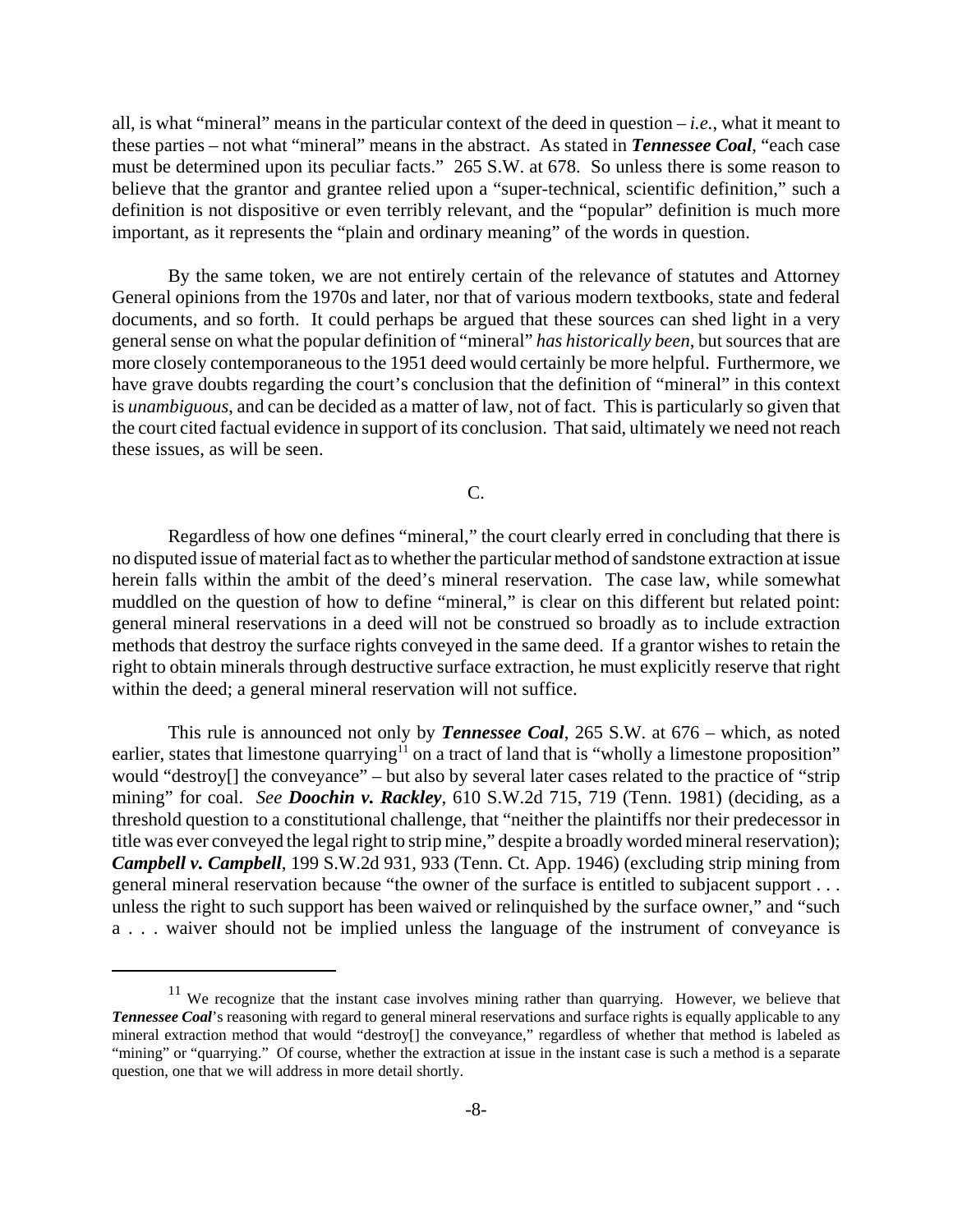appropriate therefor and clearly indicates such to be the intention of the parties"). These cases, as well as basic common sense and equity, compel the conclusion that, *even if* sandstone is a mineral, the general mineral reservation in the 1951 deed will not be interpreted as implicitly granting the company the right to destroy the state's surface rights.

The above-cited cases are not distinguishable from the instant case on the basis of divergent deed language. Of course the language of the deeds in the various cases is not identical, but we do not find the differences to be significant. For instance, we disagree with the trial court's assertion that the mineral reservation in *Tennessee Coal* is "far narrower" than the reservation in the instant case because the *Tennessee Coal* reservation includes "all the mines or minerals," 265 S.W. at 674, whereas the deed in the case now before us includes "all mines . . . and other minerals of whatsoever kind and character." We think the word "all," standing alone, necessarily denotes "of whatsoever kind and character"; the latter is basically surplusage in this context, and certainly does not make the *Tennessee Coal* reservation "far narrower" than the one herein. The deed in *Campbell*, 199 S.W.2d at 933, is also broadly worded, reserving the grantor's rights to "mineral[s] of all kinds . . . with sufficient privilege to operate and market the same." Again, we see no substantive difference between that deed and the one at issue in this case. Nor does deed language distinguish *Doochin*, which involved several deeds with varying terms, including reservations of "all oil, gas, coal and any other minerals or mineral substances," and of "all oil, gas, saline and mineral substances of any nature whatsoever." 610 S.W.2d at 716. The *Doochin* deeds also provided the mineral owner with, variously, "full rights to enter [the land], explore for, mine or otherwise procure any such minerals by any proper or necessary means with all necessary rights and ways to remove such products therefrom," or "right of ingress and egress into, over, and under the said land for the purpose of exploring for, producing and removing any of such substances." *Id.* This language is sufficiently similar to the equivalent language in the deed herein – which grants "full and free power to take all usual, necessary and convenient means for searching for, mining, working, getting, preparing, carrying away, and disposing of said mines and minerals" and also "full and free rights and liberty at all times hereafter in and to rights of way over and across said above described property for ingress and egress" – that we think it is clear these deeds are reserving essentially the same rights. Thus, the prohibition on implied surface-rights waivers found in *Tennessee Coal*, *Campbell* and *Doochin* is equally applicable to this case.

In view of these precedents, the trial court's explication of the company's extraction rights is clearly too broad. The court's memorandum opinion states, in pertinent part, as follows:

> In this case, the method by which Lahiere-Hill, via Mr. Daggett, removes the sandstone does not exceed the scope of the 1951 reservation. The reservation language regarding removal broadly allows the mineral rights holder "full and free power to take all usual, necessary and convenient means for searching for, mining, working, getting, preparing, carrying away, and disposing of said mines and minerals." The plain reading of the reservation ("all usual, necessary and *convenient* means,") shows the parties to the 1951 deed intended to allow the mineral rights holder almost limitless freedom to remove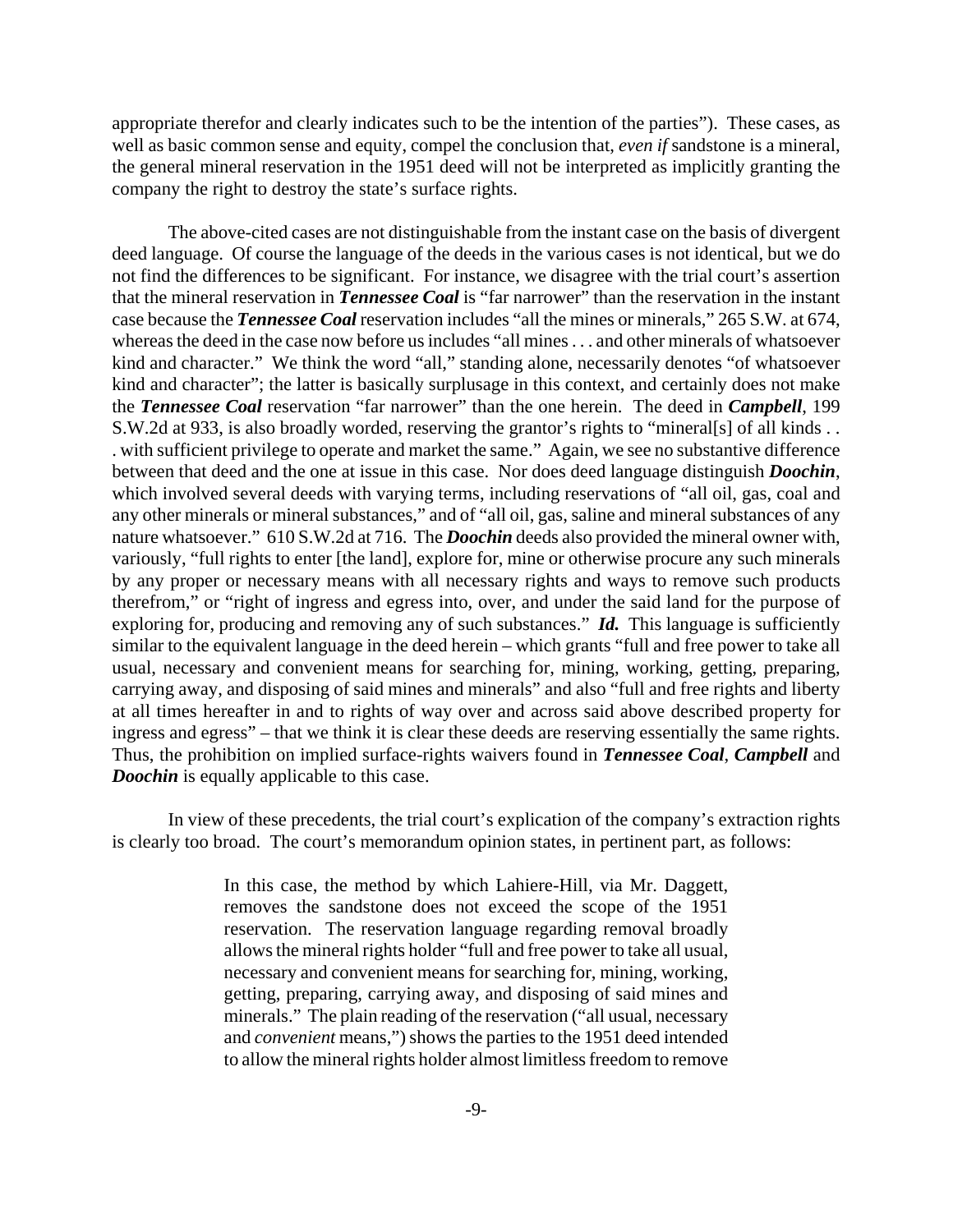resources from the Property. The sandstone is removed from shallow depths beneath the surface of the land by a bulldozer, but it is mined by shaft. The State does not dispute that this is the method used to extract the sandstone on the Property. Surface mining is the easiest way to remove sandstone. The 1951 reservation allows removal methods that are convenient. Thus, the removal method currently used is one that is consistent with the intention of the parties to the 1951 deed.

(Emphasis in original; citations omitted.) The trial court, having found sandstone to be a mineral under the subject deed, concludes that the deed gives the company "almost limitless freedom" to extract it (or any other mineral) by any method that is "convenient" for the company. Yet this conclusion *does not follow* from the finding that sandstone is a mineral, because the court's formulation fails to allow for any consideration of how the state's surface rights affect the scope of the reservation. If, hypothetically speaking, "the easiest way to remove sandstone" were a method that destroys the surface entirely – the sandstone equivalent of "strip mining" for coal – the company would necessarily, according to the trial court's logic, have the right to employ this method, since it would be a "convenient means" of removing a "mineral," and "[t]he 1951 reservation allows removal methods that are convenient." Yet such a conclusion would clearly be contrary to the holdings of the strip-mining cases just cited, unless one concludes that this deed's use of the word "convenient" – emphasized by the court – is tantamount to an explicit waiver of surface rights by the grantee. We do not think this is a reasonable interpretation of that term.

## D.

The trial court's analysis, then, is in error. But our inquiry does not end there. The company argues strenuously that its method of sandstone extraction is *not* equivalent to "strip mining," let alone to quarrying. We are told that the proposed "surface mining" method only minimally disrupts the surface, and therefore is *not* destructive to the point of interfering with the state's surface rights. If the company had established these facts for summary judgment purposes, then the trial court's analytical error in neglecting the surface-rights exception to general mineral reservations would be a harmless mistake.

Before proceeding to determine whether the company has met this burden, it may be helpful at this point to take a step back and briefly review the procedural posture of this case. In moving for summary judgment, the company sought to prove that it has the right, by way of the 1951 deed, to engage in the proposed mineral extraction. If the company could prove this, it would negate an essential element of the state's claims for declaratory judgment, trespass and ejectment. However, in accordance with the above-cited strip-mining precedents, the company must do more than demonstrate that sandstone is a "mineral" and that the proposed extraction method is "usual, necessary and convenient." The company must *also* prove that the proposed extraction method does not unduly interfere with the state's surface rights. Otherwise, the company has not negated any essential element of the state's claims, because it has not proven that the state lacks grounds, under the deed, to halt the company's activity.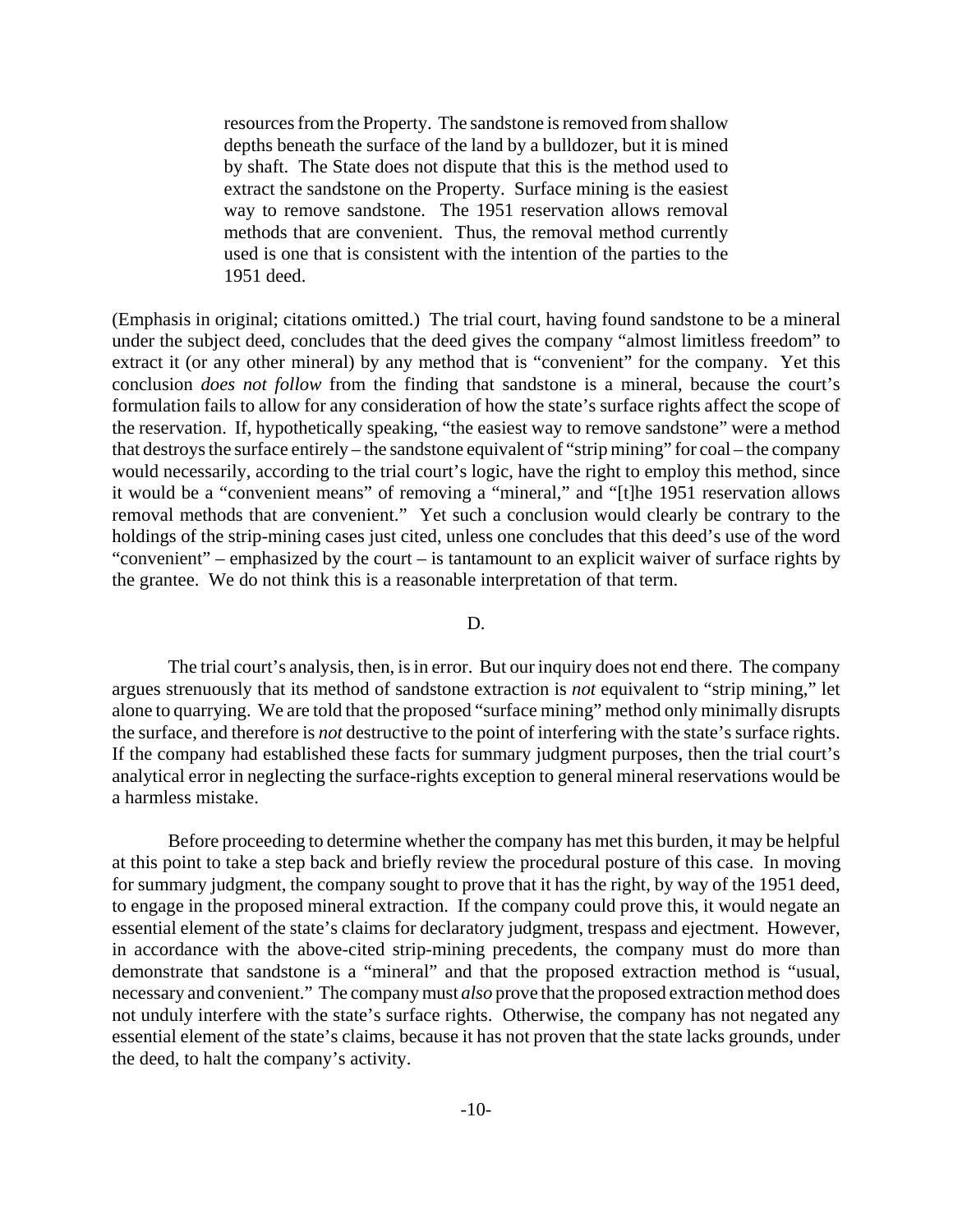We emphasize that the inquiry into the extraction method's intrinsic destructiveness is analytically distinct from any potential inquiry into whether, in a particular instance, unexpected or unforeseen damage may have occurred (though individual examples of damage may certainly be pertinent to the broader inquiry). Moreover, the destructiveness inquiry is *also* analytically distinct from the question of whether the company is employing the "usual, necessary and convenient means for searching for, mining, working, getting, preparing, carrying away, and disposing of said mines and minerals."12 That latter question is a *secondary* inquiry, which begins only *after* the company's right to extract "said mines and minerals" has been established. By contrast, the inquiry into whether the extraction method inherently violates the state's surface rights is part and parcel of the *initial* determination of whether a "right to extract" exists at all. If the extraction of the substance in question – in this case sandstone – is necessarily so destructive of the mined surface area as to essentially "destroy[] the conveyance" of the surface rights to that area, *Tennessee Coal*, 265 S.W. at 676, then the company *does not have the right* to perform the proposed extraction at all, regardless of whether the substance is a "mineral," and regardless of whether the extraction method is the "usual, necessary and convenient means" of removing said mineral. Even if, on such facts, the company only intends to extract sandstone from a very small percentage of the property (and thus destroy only a very small percentage of the surface area), it still cannot do so because the deed, in such a scenario, does not convey any right to do so.

A crucial question, of course, is what it *means* to unduly interfere with the state's surface rights – *i.e.*, at what point is the damage so extensive as to "destroy the conveyance" of the surface rights. Certainly, some minor, repairable damage and general, temporary interference with the surface owner's rights must necessarily be allowed, as the "usual, necessary and convenient means" and the "ingress and egress" clauses make clear. But, just as clearly, there must be some upper limit to the extent of surface damage that can be tolerated without a specific waiver of surface rights. We believe the proper standard is one of reasonableness, as seen through the prism of the original parties' intentions. The intent of the parties, after all, remains the lodestar of deed interpretation, and is the reason for this whole surface-rights inquiry: we are trying to obey the original parties' intentions by declining to retroactively infer an implicit waiver of surface rights that the surface owner cannot reasonably have intended. Accordingly, it is sensible to return to the parties' intent in defining the scope of permissible surface damage.

The mineral owner does not have the right, under a general mineral reservation such as this one, to extract substances in a manner that would cause serious, long-term interference with the uses of the surface that the original parties to the deed intended, or with the uses that a reasonable landowner in the surface owner's position would be expected to make of the property. Thus, in general, since " '[s]urface' means that part of the land which is capable of being used for agricultural purposes," *Murray v. Allard*, 43 S.W. 355, 358 (Tenn. 1897), it would be unreasonable to presume (again, absent a specific provision to the contrary) that the surface grantee intended to accept a

<sup>12</sup> Consequently, the recitation in *Sherrill v. Erwin*, 220 S.W.2d 878, 881 (Tenn. Ct. App. 1948), of the principle that "the mineral estate carries with it the right to use so much of the surface as may be reasonably necessary to reach and remove the minerals," is inapposite. The matter at issue herein is the *scope of the mineral estate itself*, not the extent to which the mineral owner may incidentally use the surface in order to *access* that estate.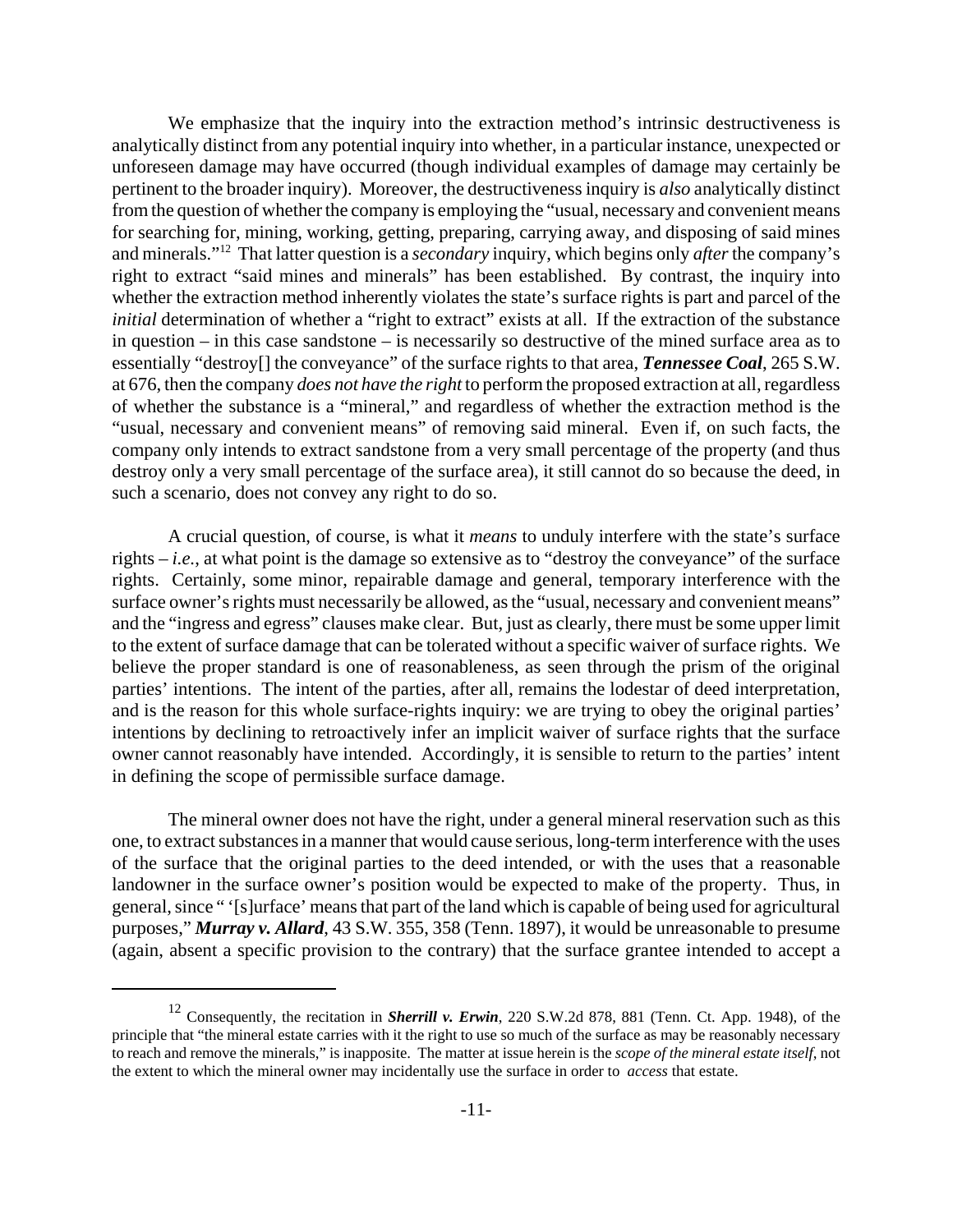conveyance that would deprive him of reasonable agricultural use of his land. More specifically, in the instant case, given that the court found that "[t]he basic intention of the parties was to sever the surface and mineral rights to the real property in order to develop the timber and mineral resources separately," we will not interpret the deed as allowing the company to destroy the very timber resources that the grantor conveyed to the grantee. If the proposed sandstone extraction would, by its nature, result in significant damage or destruction to trees in the mined area, then it is clearly outside the scope of what the original parties intended, and we must conclude that the deed does not allow it.

There is some suggestion in the record that the extraction method in question may in fact seriously harm trees on the surface. The state attached, as an exhibit to its supplemental answers to the company's first set of interrogatories,<sup>13</sup> a report by the state Department of Environment and Conservation which states that "[p]erhaps the most quantitative loss" caused by the company's activities is the

> complete destruction of the forest in rock 'extracting' areas (as observed), the trees are pushed aside and the soil left in a condition where specimen trees cannot return for lack of soil depth and nutrients. In just one 100-foot section of harvest area, [eleven] timber sized trees with at least two sawlogs in each were pushed aside to rot[.]

> > \* \* \*

The potential for new hardwood growth has also been reduced or destroyed completely so any future worth of the forest has also been taken away from the surface owner. When all tree values are counted per acre, the amount of timber value is staggering.

The company disputes the factual accuracy of this assessment, and also contends that the report was untimely filed and should not be considered for purposes of the summary judgment motion. We express no opinion on either point. We simply quote this portion of the record as an *example* of the type of evidence that, if true, would certainly demonstrate impermissible damage (though we do not imply that it is necessarily the best, or only, such evidence). For present purposes, however, we need not even consider the state's evidence, because the company has not met its summary judgment burden, and thus the state's duty to produce evidence in support of its position has not been triggered. *McCarley*, 960 S.W.2d at 588.

As stated earlier, in order to negate an essential element of the state's claim, the company must show that the proposed extraction method does not impermissibly interfere with the state's surface rights. Unless the *company's* evidence, viewed in the light most favorable to the state and

<sup>&</sup>lt;sup>13</sup> These supplemental answers were filed after the company's motion for summary judgment and the state's response thereto, but before the court heard oral argument on the motion and before it granted the motion.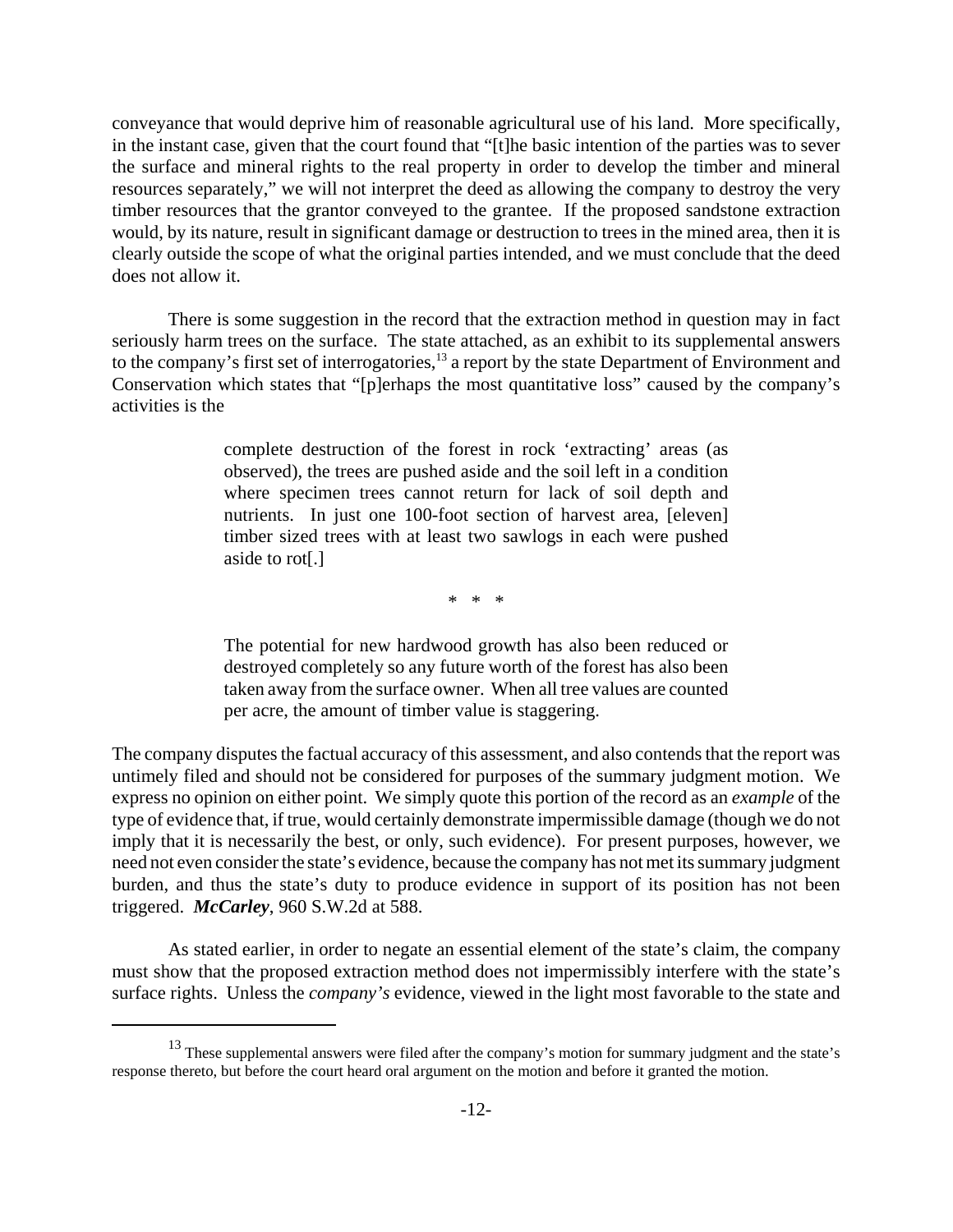making all reasonable inferences in the state's favor, establishes the *absence* of a disputed issue of material fact on this point, the inquiry ends and summary judgment must be denied. As will be seen, the company has failed to meet this burden. The company's argument that the *state* has not presented sufficient evidence on this issue therefore misses the point.

The company's Statement of Material Facts does not even attempt to address the issue of destructiveness to the surface. The only references to the extraction method in that document read as follows:

> 9. Sandstone dimension stone is mined from the surface or from just below the surface. Sandstone cannot be mined by a shaft method due to the inability to stabilize the shaft wall or hole dug to extract the sandstone. Testimony of Marty Daggett, Transcript at pp. 76-77; Testimony of Linda Main, Transcript at pp. 96, 99-100; April Opinion at p. 9.

> > \* \* \*

14. Daggett's operations on the Lahiere-Hill Property are employing the usual, necessary and convenient means for searching for, mining, working, getting, preparing, carrying away, and disposing of sandstone dimension stone on the Lahiere-Hill Property. Testimony of Marty Daggett, Transcript at pp. 75-93; Testimony of Linda Main, Transcript at pp. 95-104.

Although these statements tend to support the trial court's finding that the extraction method in question is "convenient," they do not speak to the issue of whether that method is so destructive of the surface as to "destroy the conveyance." Nor does the cited evidence address that crucial question. Accordingly, we hold that the company failed to meet its initial burden as the moving party seeking summary judgment, and the grant of summary judgment as to the state's declaratory judgment, trespass and ejectment claims must therefore be reversed.

We also reject the company's argument that the state's actions suggest it is engaging in a surreptitious "condemnation" of a mineral estate that it once considered purchasing. Even if the company could prove that it previously rejected an unreasonably low purchase offer for this land by the state, and that this rejection played a role in motivating the state's present actions, such proof would not change the fact that the language of the 1951 deed controls – and has always controlled – the parties' rights to this land. This case turns on a deed interpretation question, not a condemnation question.

# III.

That leaves the state's nuisance claim, which requires a far shorter discussion, in light of our findings above. Unlike the claims for declaratory judgment, trespass and ejectment, the success of